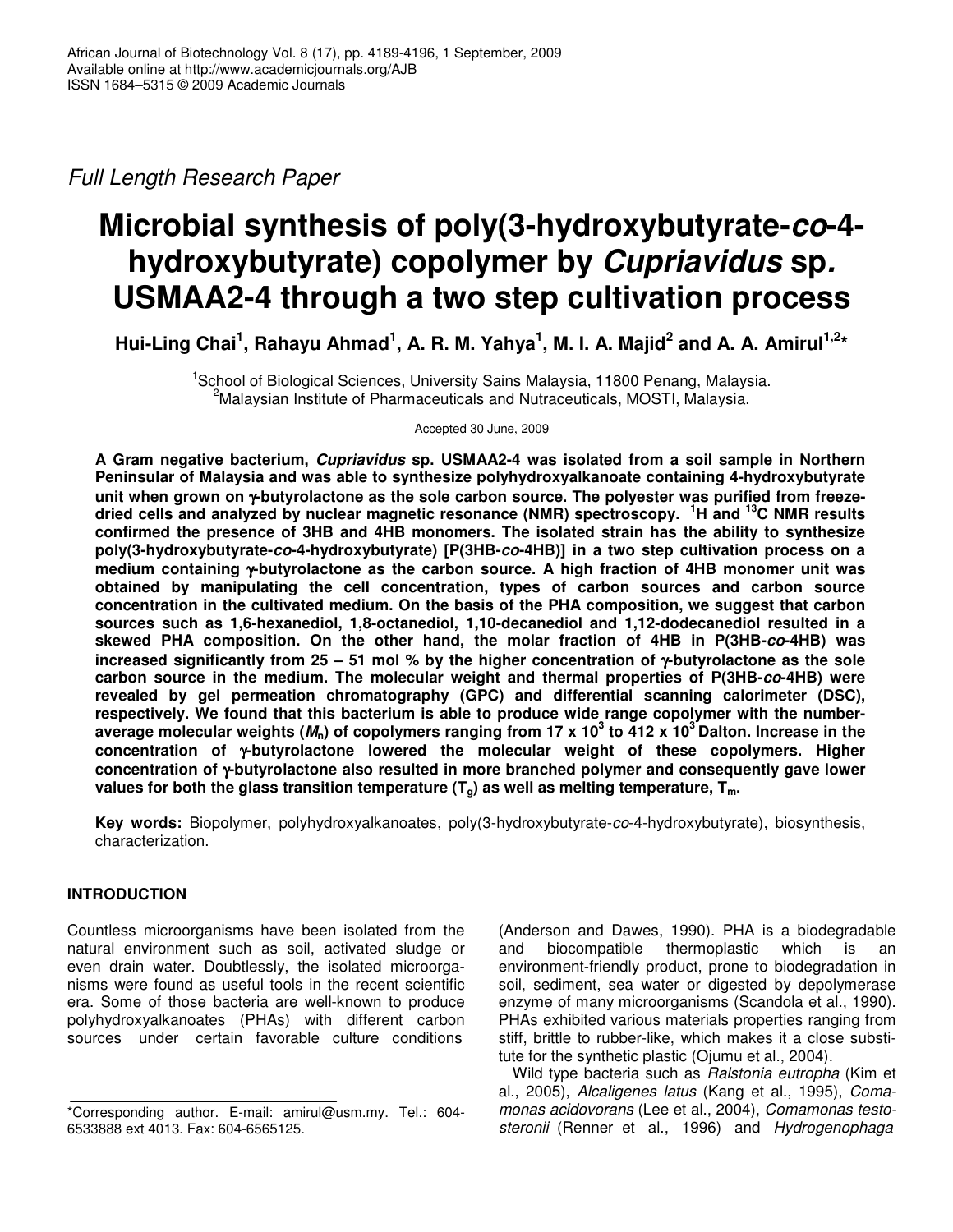*pseudoflava* (Choi et al., 1999) are able to produce the copolymer [P(3HB-*co*-4HB)] containing both the monomer 3HB and 4HB. In fact, microorganisms synthesize different polyesters, composed of various kinds of monomers depending on the fermentation conditions and the source of carbon (Anderson and Dawes, 1990). Among the various monomer constituents, the incorporation of 4HB units into the P(3HB) sequence has resulted in effective improvement of the physical properties of PHA (Doi, 1990). As reported by Takeharu (2002), the incorporation of 16 mol% of 4HB into the P(3HB) sequence has increased the 5% extension to break up to 444% with a 26 MPa tensile strength. Therefore, combining the different monomers to form copolymers, as in P(3HB-*co*-4HB), has been described as one of the most useful PHAs by Sudesh et al. (2000); it produces a family of materials with mechanical properties that can be tailored to specific needs. Interestingly, increasing of the 4HB composition in P(3HB-*co*-4HB) changes the physical property of the copolymer from high crystallinity to strong elastomer. Besides, the melting temperature  $(T_m)$  and glass transition temperature (Tg) of P(3HB-*co*-4HB) can be amended by the composition of 4HB. Both the  $T_m$  and  $T_q$  will be decreased with the increasingly 4HB composition existing in the copolymer (Saito et al., 1994). In this study, we have investigated the biosynthesis of biodegradable polyester P(3HB-*co*-4HB) using a locally isolated Gram negative bacterium, *Cupriavidus* sp. USMA A2-4. The optimization of culture conditions for P(3HB-*co*-4HB) production as well as the physical properties of the copolymer was also evaluated.

#### **MATERIALS AND METHODS**

#### **Isolation and characterization of microorganisms**

*Cupriavidus* sp. USMAA2-4 (DSM 19379) used in this study was isolated from a soil sample collected in Sg. Pinang, Penang, Malaysia (Amirul et al., 2004). The isolation of biodegradable polyester producer was carried out by collecting samples from environment such as soil, sludge and water in Peninsular Malaysia. Samples were enriched with mineral salts medium (MSM) containing γ-butyrolactone as the sole carbon source 0.74% (v/v) but with limited nitrogen source to maintain the C/N ratio at 20. After overnight incubation, cultures were diluted in sterile distilled water and plated on solid mineral salts medium containing γ-butyrolactone and Nile red stain (5 µg/ml) (Spiekermann et al., 1999). Colonies that formed following incubation were replicated into a fresh medium. The original plate was then exposed to ultraviolet (320 nm) illumination to identify PHA producers. In addition, biochemical characterization, 16S rRNA sequencing, DNA base composition, cellular fatty acids analysis and DNA-DNA hybridization were performed to determine the identity of the isolate, USMAA2-4. For conventional biochemical characterization, bacteria were grown on nutrient agar plates for 24-48 h which were then inoculated into the test reagent. The API 20 NE (bioMerieux) was utilized according to the protocol supplied by the manufacturer. The 16S rRNA gene sequence was determined by direct sequencing of PCR-amplified 16S rDNA. Genomic DNA extraction, PCR mediated amplification of the 16S rDNA and purification of the PCR product were carried out as described previously (Rainey et al., 1996). Purified PCR

products were sequenced using the CEQ™ DTCS-Quick Start Kit (Beckmann Coluter) as directed in the manufacturer's protocol. Sequence reactions were electrophoresed using the  $CEQ<sup>TM</sup>8000$ genetic analysis system. The resulting sequence data from the strain were put into the alignment editor ae2 (Maidak et al., 1999), aligned manually and compared with the representative 16S rRNA gene sequences of organisms belonging to the  $\beta$ -Proteobacteria. A phylogenetic tree based on the neighbour-joining method was constructed by using the PHYLIP package (Felsenstein, 1993).

For the determination of DNA base composition, DNA was enzymically degraded into nucleosides as described by Mesbah and coworkers (1989). For fatty acids analysis, fatty acid methyl esters were obtained by saponification, methylation and extraction using the method as described by Kuykendall et al. (1988). The fatty acid methyl esters mixtures were separated using Sherlock microbial identification system (MIS) (Microbial ID, Newark, DE 19711 U.S.A.). Peaks were automatically integrated and fatty acid names and % were calculated by the MIS standard software (microbial ID). DNA-DNA hybridization by the initial renaturation rate was carried out under consideration of the modifications described by Huss et al. (1983) using spectrophotometer (Cary 100 Bio UV/VIS).

To prepare inoculum, *Cupriavidus* sp. USMAA2-4 was grown at 30°C under aerobic condition in a nutrient broth (5 g of peptone, 2 g of yeast extract, 1 g of beef extract and 5 g of NaCl in 1 l of distilled water). For maintenance purpose, *Cupriavidus* sp. USMAA2-4 from the exponential growth phase was stored at -20 $\degree$ C in 20% (v/v) glycerol.

#### **Biosynthesis of P(3HB-***co***-4HB)**

P(3HB-*co*-4HB) accumulation was carried out in a two step cultivation process. The microorganisms were grown in 150 ml nutrient broth (10 g of peptone, 10 g of yeast extract, 5 g of beef extract, and 5 g of  $(NH_4)_2SO_4$  in 1 l distilled water) for 20 to 22 h. The cells were then harvested by centrifugation (10000 g), washed with sterile distilled water and transferred (1 g/l) into nitrogen-free mineral salts medium (MSM), containing 3.70 g/l KH<sub>2</sub>PO<sub>4</sub>, 5.80 g/l K<sub>2</sub>HPO<sub>4</sub>, 1.1 g/l (NH<sub>4</sub>)<sub>2</sub>SO<sub>4</sub>, 0.2 g/l MgSO<sub>4</sub>.7H<sub>2</sub>O and 1.0 ml/l microelements solution (2.78 g/l FeSO<sub>4.</sub>7H<sub>2</sub>O, 1.98 g/l MnCl<sub>2.</sub>4H<sub>2</sub>O, and 2.81 g/l CoSO<sub>4.</sub>7H<sub>2</sub>O, 1.67 g/l CaCl<sub>2.</sub>2H<sub>2</sub>O, 0.17 g/l CuCl<sub>2</sub>.2H<sub>2</sub>O and  $0.29$  g/l  $ZnSO<sub>4</sub>$ .7H<sub>2</sub>O per liter of 0.1 M HCl). The medium was added with filter-sterilized γ-butyrolactone or other carbon sources at a concentration of 0.56 (wt.%) carbon as the sole source to promote PHA synthesis. This value evolved from using 1% (wt/v) γbutyrolactone which corresponds to 0.56 (wt.%) carbon and was extrapolated to other carbon sources. Cell growth was monitored by measuring the optical density at 540 nm. Unless noted otherwise, all growth experiments were performed under aerobic conditions in 250 ml flasks containing 50 ml medium, on a rotary shaker (Certomat R and H, B. Braun, Germany) at 30°C and 200 rpm. Two replicates were prepared for each culture medium.

#### **Analytical procedures**

PHA content and composition in the lyophilized cell material were determined using gas chromatography (Shimadzu GC-14B) and nuclear magnetic resonance (Bruker) analyses. In GC analysis (Braunegg et al., 1978), approximately 15 mg of lyophilized cell was subjected to methanolysis in the presence of methanol and sulfuric acid [85%:15% (v/v)]. The reaction mixture was incubated at 100°C for 3 h. The organic layer containing the reaction products was separated, dried over  $Na<sub>2</sub>SO<sub>4</sub>$  and analyzed by GC. In NMR analysis, the PHA was extracted from freeze-dried cells. 1.0 g freeze-dried cells were stirred in 200 ml of chloroform for 24 h at 30°C. The extract was filtered to remove cell debris and the chloroform was concentrated to a volume of about 15 ml using a rotary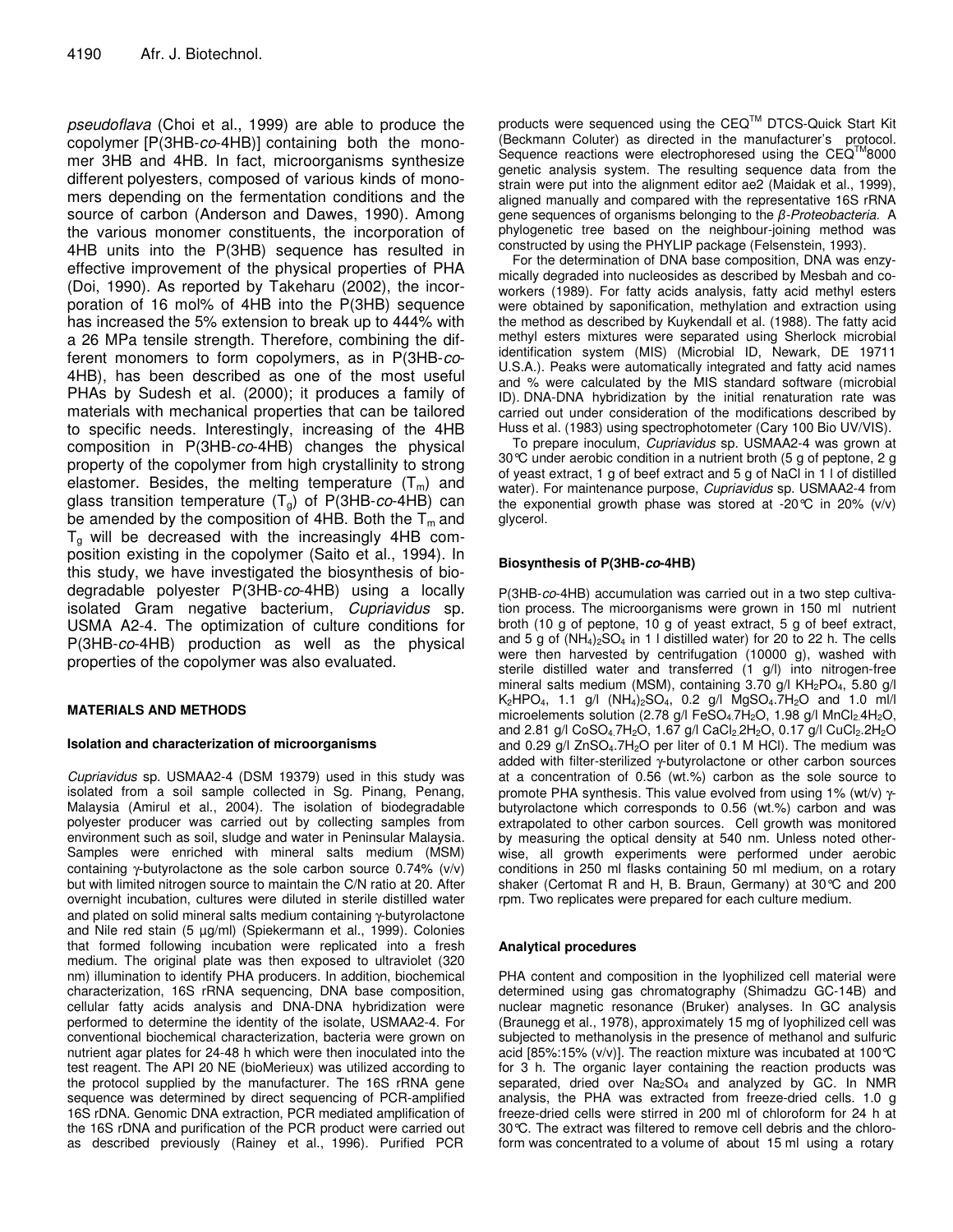| <b>Characteristic</b>  | <b>Presence</b> <sup>a</sup> | Utilization of substrate | Growth <sup>b</sup> |
|------------------------|------------------------------|--------------------------|---------------------|
| Cell morphology        | Rods                         | p-hydroxy-benzoate       | $\ddot{}$           |
| Motility               | $\ddot{}$                    | mesaconate               | $\ddot{}$           |
| Flagella               | Polar                        | Trans-aconitate          | $+$                 |
| Gram reaction          |                              | D-galactose              |                     |
| Lysis by 3% KOH        | $^{+}$                       | D/L-tartrate             | $\ddot{}$           |
| Aminopeptidase (Cerny) | $\ddot{}$                    | D-fucose                 |                     |
| Catalase activity      | $\ddot{}$                    | D-xylose                 |                     |
| Oxidase activity       | $+$                          | Glucose                  |                     |
| ADH                    |                              | Citrate                  | $\ddot{}$           |
| Hydrolisis of gelatin  |                              | Malate                   | $\ddot{}$           |
| Hydrolisis of esculin  |                              | Arabinose                |                     |
| $NO2$ from $NO3$ (24H) |                              | Mannose                  |                     |
| Urease                 | $\ddot{}$                    | Mannit                   |                     |
|                        |                              | Adipate                  | $\ddot{}$           |
|                        |                              | Caprate                  | $+$                 |
|                        |                              | Gluconate                | $\ddot{}$           |
|                        |                              | Maltose                  |                     |

**Table 1.** General and nutritional characteristics of *Cupriavidus* sp. USMAA2-4.

a  $+$  =Positive;  $-$  = negative.

 $b_+$  = Growth; - = no growth.

evaporator. The concentrated solution was then added drop-wise to 150 ml of rapidly stirred methanol to precipitate the dissolved PHA. The precipitated PHA was recovered by filtration using a  $0.45 \mu m$ PTFE membrane and dried overnight at room temperature. The purified PHA was dissolved in deuterated chloroform (CDCl<sub>3</sub>) and subjected to the 400 MHz <sup>1</sup>H and 300 MHz <sup>13</sup>C NMR analyses. All molecular weight data were obtained at 35°C by using 600E GPC waters system and waters 410 refractive index detector with a PLgel Mixed C column (Polymer Laboratories, Ltd., UK). Chloroform was used as eluent at a flow rate of 0.8 ml/min and a sample concentration of 1.0 mg/ml was used. Polystyrene standards with a low polydispersity were used to construct a calibration curve. Thermal properties were determined with differential scanning calorimeter (DSC) (Pyris 1 DSC, Perkin Elmer). The melting temperature  $(T_m)$  and enthalpy of fusion  $(\Delta H_m)$  were determined from the DSC endotherms. For measurement of glass transition temperature  $(T<sub>g</sub>)$ , the melt samples (10 - 15 mg) were rapidly cooled down to -50 °C. They were heated from -50 to 200°C at heating rate of 20°C min/ min. The  $T_q$  was taken as the midpoint of the heating capacity change.

# **RESULTS AND DISCUSSION**

#### **Isolation and identification of P(3HB-***co***-4HB) producer**

*Cupriavidus* sp. USMAA2-4 was identified as possible PHA producer based on Nile red staining methods (Spikermann et al., 1999). The potential producer emitted pink fluorescence when grown on solid MSM containing Nile red and exposed to UV light. Upon cultivation in MSM containing γ-butyrolactone as the carbon source, gas chromatography analysis confirmed that the bacterium was capable of producing PHA containing 3-

hydroxybutyrate (3HB) and 4-hydroxybutyrate (4HB) monomers. For further confirmation, PHA was extracted from freeze-dried cells and analyzed by NMR. Results from the analyses confirmed that *Cupriavidus* sp. USMA A2-4 was capable of producing P(3HB-*co*-4HB). The <sup>13</sup>C NMR spectroscopy of the purified PHA showed signal peaks identical to the spectrum of P(3HB-*co*-4HB) and the six <sup>13</sup>C resonances at 15 -70 ppm could be assigned to specific carbon species in the 3HB and 4HB units as previously published (Valentin and Dennis, 1997).

Morphological and biochemical tests were performed on USMAA2-4 and the results shown in Table 1. The isolated bacterium was Gram-negative, aerobic, non-spore forming, motile and rod-shaped. Further tests revealed that the USMAA2-4 does not produce indole or acid from glucose. Gelatin, aesculin and arginine are not hydrolysed. Nitrate is not reduced to nitrite. The isolate assimilates p-hydroxy-benzoate, mesaconate, trans-aconitate, D/L-tartrate, citrate, malate, adipate, caprate and gluconate but not D-galactose, D-fucose, D-xylose, glucose, arabinose, mannose, mannitol and maltose. The results of the physiological tests do not allow identifying of this strain with one of the described species within the genus *Cupriavidus.* Therefore, further identification such as 16S rRNA sequencing, DNA base composition, cellular fatty acids analysis and DNA-DNA hybridization were performed. The profile of the cellular fatty acids is typical for the genus *Cupriavidus* with the identification score of 0.262 (*C. necator*). The 16S rRNA gene of *Cupriavidus* sp. USMAA2-4 has high similarity to the 16S rRNA genes of reference strain of *C. pauculus* LMG 3413 T (98.5%) and *C.*  $r$ espiraculli LMG  $21510^T$  (98.4%). The DNA G + C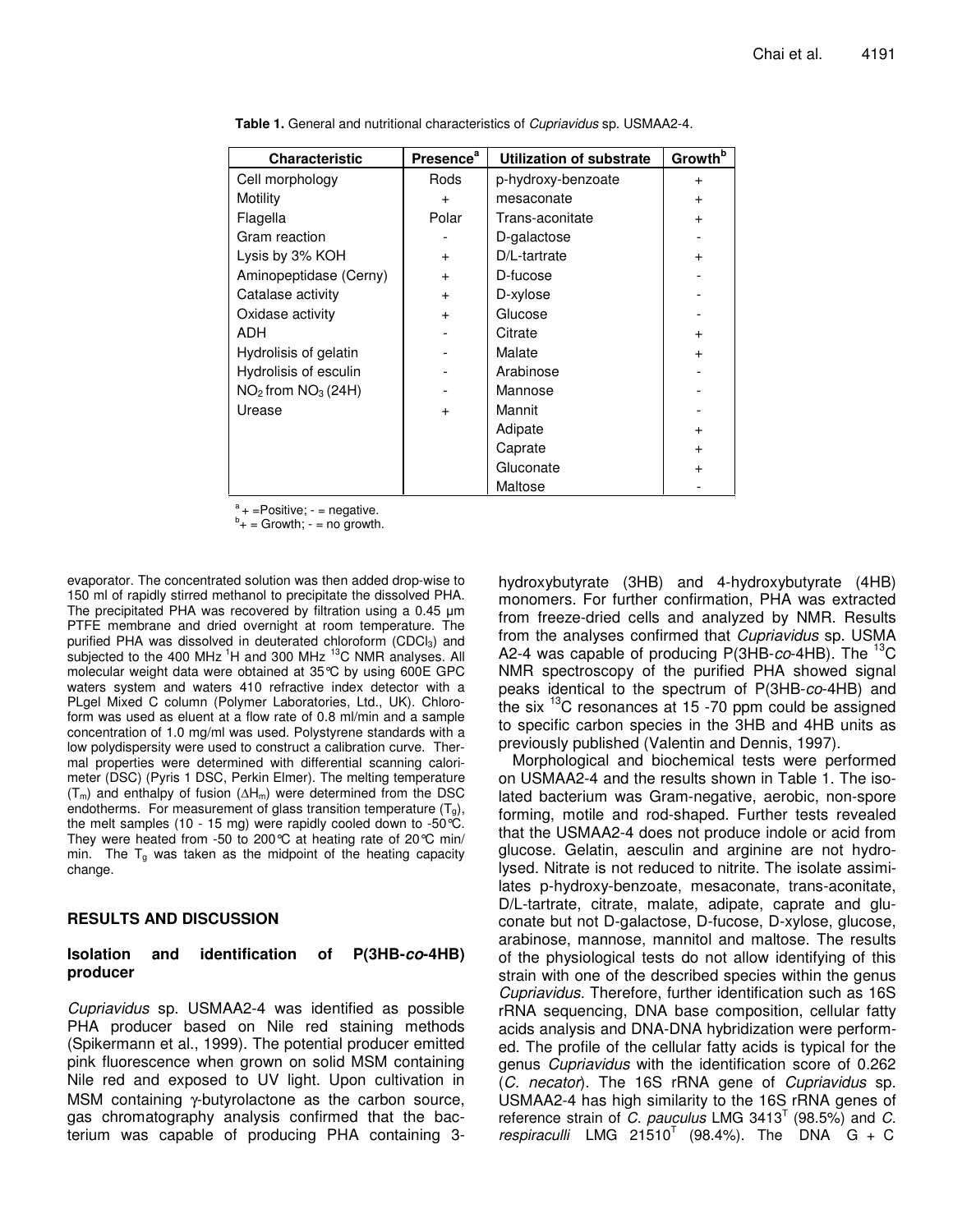| <b>Cell</b>            |                          |                                        | <b>PHA</b>             | PHA composition (mol%) <sup>b</sup> |     |
|------------------------|--------------------------|----------------------------------------|------------------------|-------------------------------------|-----|
| concentration<br>(g/I) | Dry cell weight<br>(g/l) | <b>PHA content</b><br>(wt%) $^{\rm b}$ | concentration<br>(g/I) | 3HB                                 | 4HB |
|                        |                          |                                        |                        |                                     |     |
| 0.2                    | 1.2                      | 39                                     | 0.5                    | 3HB                                 | 15  |
| 0.4                    | 2.1                      | 56                                     | 1.2                    | 85                                  | 14  |
| 0.6                    | 3.2                      | 59                                     | 1.9                    | 86                                  | 15  |
| 0.8                    | 4.3                      | 57                                     | 2.5                    | 85                                  | 15  |
| 1.0                    | 5.1                      | 58                                     | 3.0                    | 85                                  | 19  |

**Table 2.** Effect of cell concentration of *Cupriavidus* sp. USMAA2-4 on P(3HB-*co*-4HB) synthesis in a two step cultivation.

<sup>a</sup> The cells were harvested after 48 h. Values are means of two replications.

**b** Calculated from GC analysis.



**Figure 1.** Relationship between cell concentration and PHA content.

contents of USMAA2-4 are 63.6%. This DNA base ratio is within the range of the genus *Cupriavidus* (63–70%) (Vandamme and Coenye, 2004). This clearly indicates that this organism belongs to the genus *Cupriavidus.* However, DNA-DNA hybridization between USMAA2-4 and the closest phylogenetic neighbours, the strain of *C. pauculus* and *C. respiraculli* showed low DNA-DNA binding values of 8 and 15%, respectively. This low value clearly demonstrates that the isolate USMAA2-4 represents a new species within the genus *Cupriavidus*.

#### **Biosynthesis of P(3HB-***co***-4HB) through a two step cultivation process**

#### **Effect of cell concentration on P(3HB-co-4HB) synthesis**

Biosynthesis of P(3HB-*co*-4HB) through a two step cultivation process was carried out by transferring cell biomass from nutrient broth into a medium which is usually nitrogen-limited or nitrogen-free (Amirul et al., 2008). The two step cultivation is widely used to produce PHAs because nutrient depletion, such as nitrogen, oxygen and other essential elements in excess carbon is favorable for the accumulation of PHAs. In this study, different cell concentrations of *Cupriavidus* sp. USMAA2-4 from nutrient broth were transferred to PHA synthesis mineral medium containing γ-butyrolactone to promote the biosynthesis of P(3HB-*co*-4HB) copolymer. Table 2 lists the results of P(3HB-*co*-4HB) synthesis by this bacterium and the accumulation of P(3HB-*co*-4HB) ranged from 39 to 59wt% of the dry cell weight. Based on this study, an increase in the cell concentration resulted in a higher PHA content and PHA concentration is directly proportional to the cell concentration, as shown in Figure 1. Meanwhile, the mol fraction of 3HB and 4HB monomers remains relatively constant regardless of cell concentration. This clearly indicates that cell concentration in two step cultivation is not the main factor that affects the 3HB and 4HB composition, whereas it may be influenced by others factors such as carbon source in PHA synthesis medium.

# **Effect of carbon source on P(3HB-***co***-4HB) production**

In this study, a total of 7 kinds of precursor carbon sources was applied to investigate the effect on P(3HB-*co*-4HB) production. These include γ-butyrolactone, 1,4 butanediol, 4-hydroxybutyric acid, 1,6-hexanediol, 1,8 octanediol, 1,10-decanediol and 1,12-dodecanediol. Table 3 shows the result of P(3HB-*co*-4HB) biosynthesis by *Cupriavidus* sp*.* USMAA2-4 from the mentioned carbon sources. *Cupriavidus* sp. USMAA2-4 was able to accumulate P(3HB-*co*-4HB) from γ-butyrolactone, 4 hydroxybutyric acid and alkanediols. It was revealed that γ-butyrolactone, 4-hydroxybutyric acid and 1,4-butanediol resulted in the accumulation of 45 to 67wt% of the dry cell weight P(3HB-*co*-4HB) and 4HB content ranged from 18 to 24 mol%. Meanwhile 1, 6-hexanediol and 1,8-octanediol produced the lowest PHA content in the set, having the highest portion of 4HB units with 99 and 92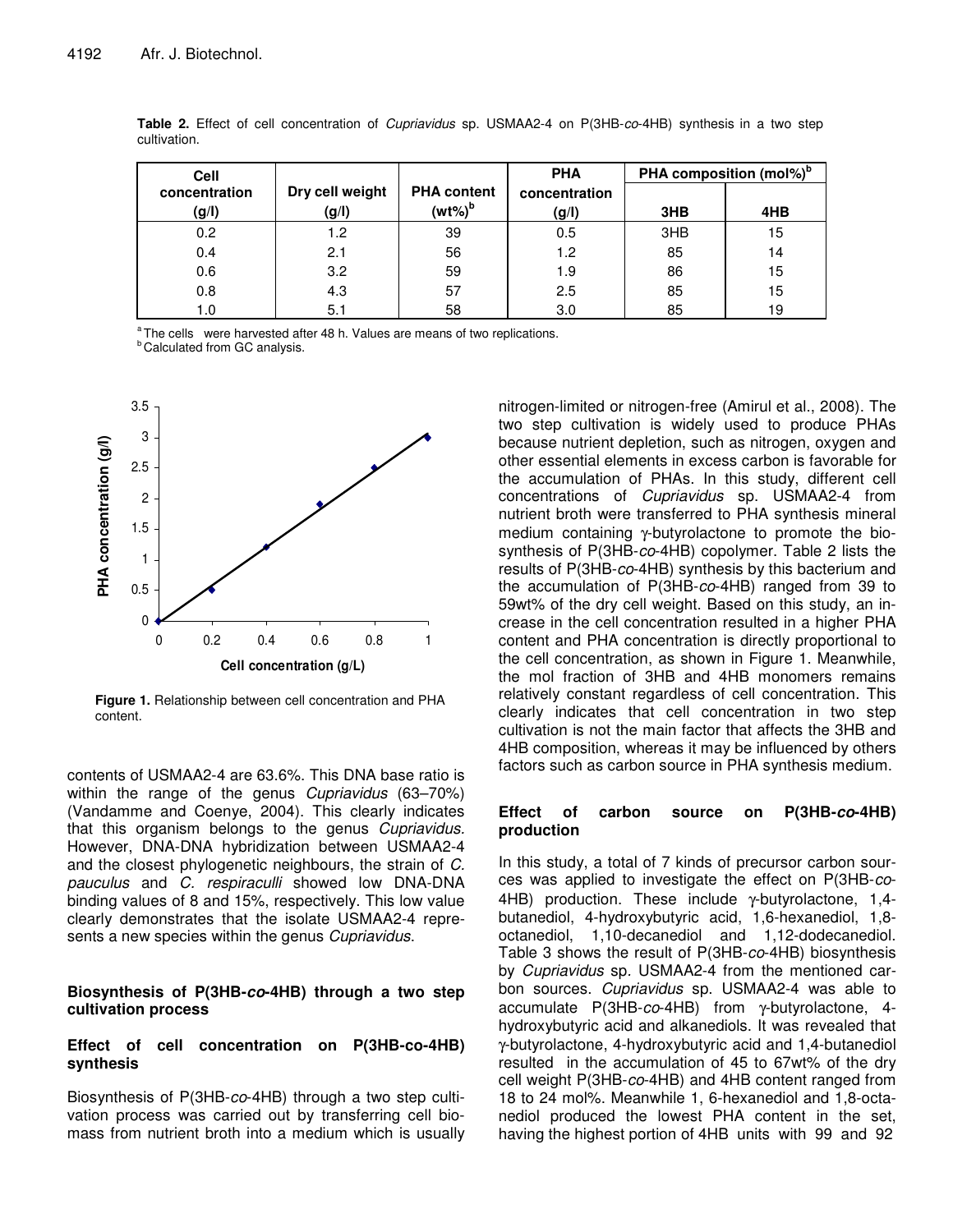| Carbon source         | Dry cell     | <b>PHA content</b> | <b>PHA</b>          | PHA composition (mol%) <sup>b</sup> |     |
|-----------------------|--------------|--------------------|---------------------|-------------------------------------|-----|
|                       | weight (g/l) | $(wt\%)^b$         | concentration (g/l) | 3HB                                 | 4HB |
| y-butyrolactone       | 5.1          | 57                 | 2.9                 | 82                                  | 18  |
| 4-hydroxybutyric acid | 7.3          | 45                 | 3.3                 | 76                                  | 24  |
| 1,4-butanediol        | 7.7          | 67                 | 5.2                 | 82                                  | 18  |
| 1,6-hexanediol        | 2.7          | 28                 | 0.8                 |                                     | 99  |
| 1,8-octanediol        | 1.0          | 9                  | 0.1                 | 8                                   | 92  |
| 1,10-decanediol       | 10.0         | 74                 | 7.4                 | 93                                  |     |
| 1,12-dodecanediol     | 9.2          | 64                 | 5.9                 | 89                                  |     |

**Table 3.** Synthesis of P(3HB-*co*-4HB) by *Cupriavidus* sp. USMAA2-4 on various carbon sources through a two-step cultivation<sup>a</sup>

<sup>a</sup> The cells were harvested after 48 h. Values are means of two replications.

**b** Calculated from GC analysis

mol%. According to Steinbüchel and Lütke-Eversloh  $(2003)$ ,  $\omega$ -alkanediols are obviously first oxidized to the  $corresponding$   $\omega$ -hydroxy fatty acid, which is then converted into a co-enzyme A thioester and subjected to  $\beta$ -oxidation until 4HB-CoA occurs. In contrast,  $\omega$ -alkanediols with greater carbon chain length such as 1,10 decanediol and 1,12-dodecanediol resulted in P(3HB-*co*-4HB) accumulation with low compositions of 4HB units having only 7 and 11 mol%, respectively. Our result has shown the similarity as previously reported by Kunioka et al. (1988). Obviously,  $\omega$ -alkanediols with greater carbon chain length, especially those with even number of carbon atoms more than 8, seem not to necessarily oxidize to the  $\omega$ -hydroxyfatty acid and to convert to 4HB-CoA through  $\beta$ -oxidation cycles, as stated by Steinbüchel and Lütke-Eversloh (2003). Therefore, we conclude that 1,10 decanediol and 1,12-dodecanediol might not fully oxidize as mentioned above, or the mechanism pathway of converting into 4HB-CoA could be inhibited somewhere since the PHA biosynthesis pathway of this bacterium is still under investigation.

# **Effect of** γ**-butyrolactone concentration on P(3HB-***co***-4HB) production**

The production of P(3HB-*co*-4HB) was carried out under aerobic conditions in MM supplemented with either 2.5, 5.0, 7.5, 10.0, 12.5 or 15.0 g/l of γ-butyrolactone. The cultures were incubated for 48 h at 30°C. Table 4 shows the biosynthesis of P(3HB-*co*-4HB) when culture medium was supplemented with various concentration of γ-butyrolactone. PHA content decreased considerably as γ-butyrolactone concentration increased above 5.0 g/l. The PHA content appeared as the highest at 5.0 g/l  $\gamma$ butyrolactone concentration. Table 4 also shows that the PHA content and 4HB molar fractions appeared as the lowest at 2.5 g/l γ-butyrolactone concentration. This may be due to inability of the insufficient carbon source to support the basic supplement for *Cupriavidus* sp. USMA A2-4*.* Yet, excessive carbon source presence in the culture medium may probably cause toxicity to the bacteria and hence, inhibit the growth and the production of PHA of the bacteria (Stanbury and Whitaker, 1984; Steinbüchel and Lütke Eversloh, 2003). In contrast, the mole fractions of 4HB units in the copolymer increased from 25 to 51 mol% as γ-butyrolactone concentration increased. As a precursor substrate, γ-butyrolactone is much more expensive than the simple carbon sources, and more importantly it is often also toxic. Due to the latter reason, higher concentration of the precursor carbon source in the fermentation was prohibited in our study in order to avoid toxicity occurrence in the cultures. The data from Table 4 have shown that cell dry weight and PHA content decreased with 12.5 and 15 g/l of  $γ$ butyrolactone. Relatively, study of Doi et al. (1990) also reported that 4HB composition of copolymer P(3HB-*co*-4HB) produced by *R. eutropha* was affected by the concentration of γ-butyrolactone. Their finding showed that 4HB composition increased from 9 to 21 mol% while the concentration of γ-butyrolactone increased from 10 to 25 g/l. This was explained by Doi (1990) through the biosynthesis pathway of P (3HB-*co*-4HB) production for *R. eutropha.* When γ-butyrolactone was used as sole carbon source, 4-hydroxybutyryl-CoA was first formed and converted into 4-hydroxybutyrate. However, a small portion of 4-hydroxybutyryl-CoA was metabolized into D-3 hydroxybutyryl-CoA and then turned into 3-hydroxybutyrate through a complex pathway. P(3HB-*co*-4HB) was formed randomly when copolymerization process occurred within D-3-hydroxybutyryl-CoA and 4-hydroxybutyryl-CoA, which was driven by polyhydroxybutyryl polymerase enzyme. Therefore, the composition of 4HB in random copolyester will increase with a higher γ-butyrolactone concentration in nitrogen free medium.

# **Molecular weight and thermal properties of P(3HB-***co***-4HB)**

In our study, it was found that the concentration of carbon source has an impact on the molecular weight of P(3HB-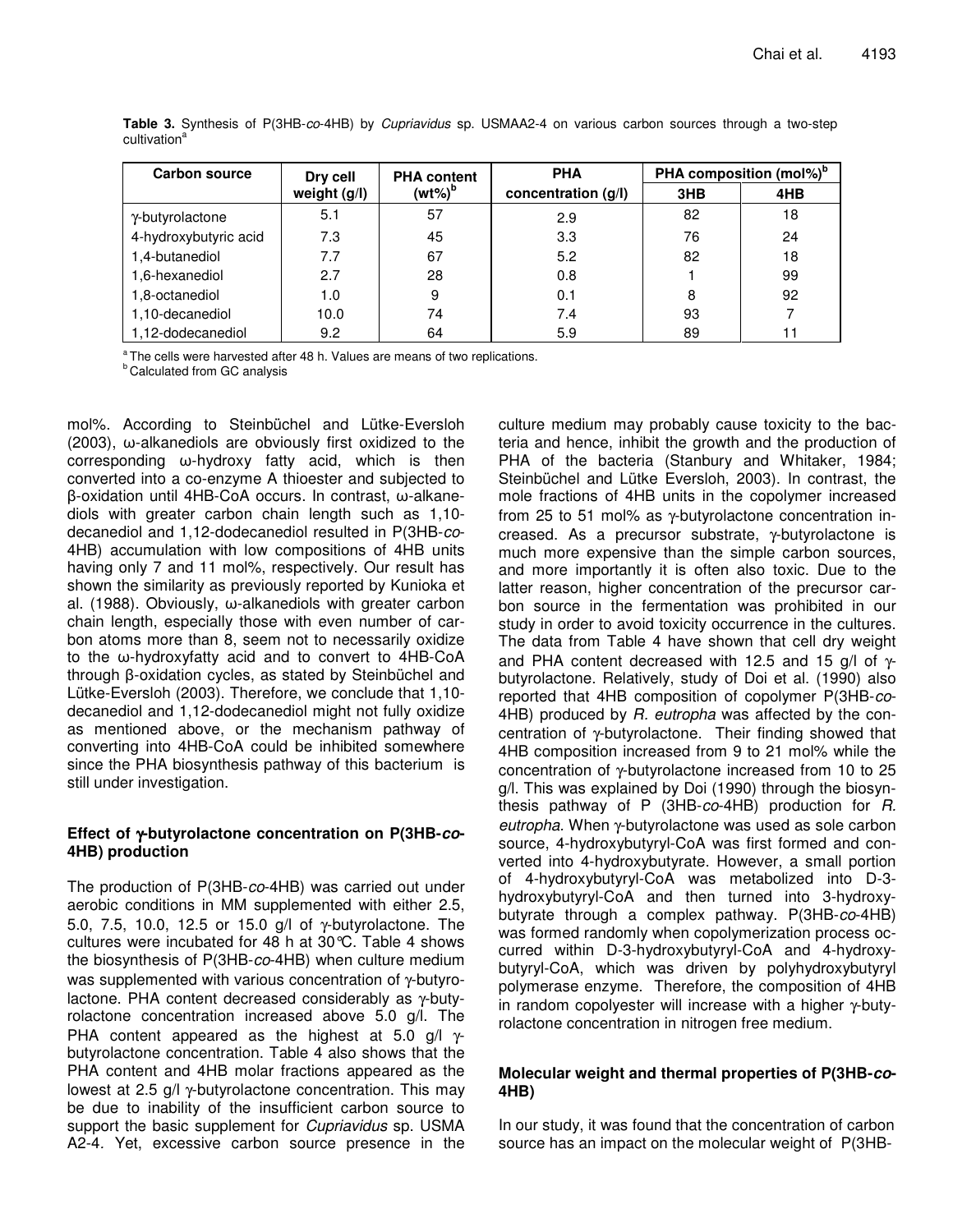|                 |                          |                                 | <b>PHA</b>             | PHA composition (mol%) <sup>b</sup> |     |
|-----------------|--------------------------|---------------------------------|------------------------|-------------------------------------|-----|
| y-butyrolactone | Dry cell<br>weight (g/l) | <b>PHA content</b><br>$(w\%)^b$ | concentration<br>(g/l) | 3HB                                 | 4HB |
| 2.5             | 2.1                      | 18                              | 0.4                    | 75                                  | 25  |
| 5.0             | 3.7                      | 42                              | 1.6                    | 70                                  | 30  |
| 7.5             | 3.3                      | 34                              | 1.1                    | 69                                  | 31  |
| 10.0            | 2.9                      | 30                              | 0.9                    | 68                                  | 32  |
| 12.5            | 2.2                      | 20                              | 0.4                    | 53                                  | 47  |
| 15.0            | 1.7                      | 19                              | 0.3                    | 49                                  | 51  |

**Table 4.** Synthesis of P (3HB-*co*-4HB) by *Cupriavidus* sp. USMAA2-4 a on different concentrations of γbutyrolactone through a two-step cultivation<sup>a</sup>.

<sup>a</sup> The cells were harvested after 48 hours. Values are means of two replications. **b** Calculated from GC analysis.

**Table 5.** Molecular weight of P(3HB-*co*-4HB) produced by *Cupriavidus* sp. USMAA2-4 a on different concentrations of γ-butyrolactone.

| y-butyrolactone | PHA composition <sup>a</sup> (mol%) |     |                        | Molecular weight <sup>b</sup> |           |  |
|-----------------|-------------------------------------|-----|------------------------|-------------------------------|-----------|--|
| (g/I)           | 3HB                                 | 4HB | $M_n \times 10^3$ (Da) | $M_w \times 10^3$ (Da)        | $M_w/M_n$ |  |
| 2.5             | 76                                  | 24  | 412                    | 566                           | 1.4       |  |
| 5.0             | 71                                  | 29  | 306                    | 464                           | 1.5       |  |
| 7.5             | 70                                  | 30  | 361                    | 622                           | 1.7       |  |
| 10.0            | 69                                  | 31  | 253                    | 440                           | 1.7       |  |
| 12.5            | 57                                  | 43  | 52                     | 70                            | 1.3       |  |
| 15.0            | 51                                  | 49  | 17                     | 24                            | 1.4       |  |

a Calculated from GC analysis. Values are means of two replications. **b** Determined by GPC.

*co*-4HB). Types and concentration of carbon sources were one of the important factors influencing the PHA molecular weight (Anderson et al., 1992; Taidi et al., 1994). Table 5 shows the number-average molecular weight (M<sub>n</sub>), weight-average molecular weight (M<sub>w</sub>) and polydispersities (*M*w/*M*n) for P(3HB-*co*-4HB) copolymer produced by *Cupriavidus* sp. USMAA2-4. The value of *M*<sup>n</sup> decreased from 412,000 to 17,000 Datons when γbutyrolactone concentration increased from 2.5 to 15.0 g/l. The polydispersities were in the range of 1.3 to 1.7. Therefore, the concentration of γ-butyrolactone affected the production and molecular weight of P(3HB-*co*-4HB) produced by *Cupriavidus* sp. USMAA2-4. In fact, 4HB composition in copolymer P(3HB-*co*-4HB) may not be the main deplorably factor in affecting the molecular weight of the copolymer studied. According to Doi and coworkers (1995), copolymer P(3HB-*co*-4HB) produced from *R. eutropha*, fed with 2 different carbon sources, was showing the altered molecular weight with the analogous figure of 4HB composition. Nevertheless, the figures might be diverse with different PHA producer. For example, *R. eutropha* capable of producing high molecular weight PHA, with more than 10 <sup>6</sup> Da but *Pseudomonas* sp. used to produce PHA with molecular weight less than 10 <sup>6</sup> Da, respectively (Brandl et al., 1991; Doi, 1990). Co-

polymer P(3HB-*co*-4HB) with a wider range of molecular weight was successfully produced from our locally isolated bacteria compared to *C. acidovorans* which produces PHA with molecular weight within 40, 000 to 90 000 Da (Saito et al., 1994).

Melting temperature  $(T_m)$  and glass transition temperature  $(T<sub>g</sub>)$  are the two important physical features for polymers' family to determine their properties comercially (Scandola et al., 1990).  $T<sub>g</sub>$  is referred to as the temperature where polymer properties transit from elastic to a glass form and it is a reversible transition (Young and Lovell, 1991). Table 6 summarizes the compositions and thermal properties of P(3HB-*co*-4HB) copolyesters produced by *Cupriavidus* sp. USMAA2-4. The higher composition of 4HB resulted in decrease of glass transition temperature  $(T_q)$  and  $\Delta H_m$  for copolymer P(3HB-*co*-4HB) was produced from *Cupriavidus* sp. USMAA2-4. On the other hand, the  $T_m$  results remained invariable within the range of 152 to 172°C and yet, not influenced by the 4HB composition. This circumstance was explained in the study of Mitomo et al. (2001). Besides,  $T_m$  and  $T_g$  could be affected by the physical and chemical properties of the polymer itself. Polymer with more branches will give the lower values for both the temperature but the values will be increased if the polymers with a polar side-chain or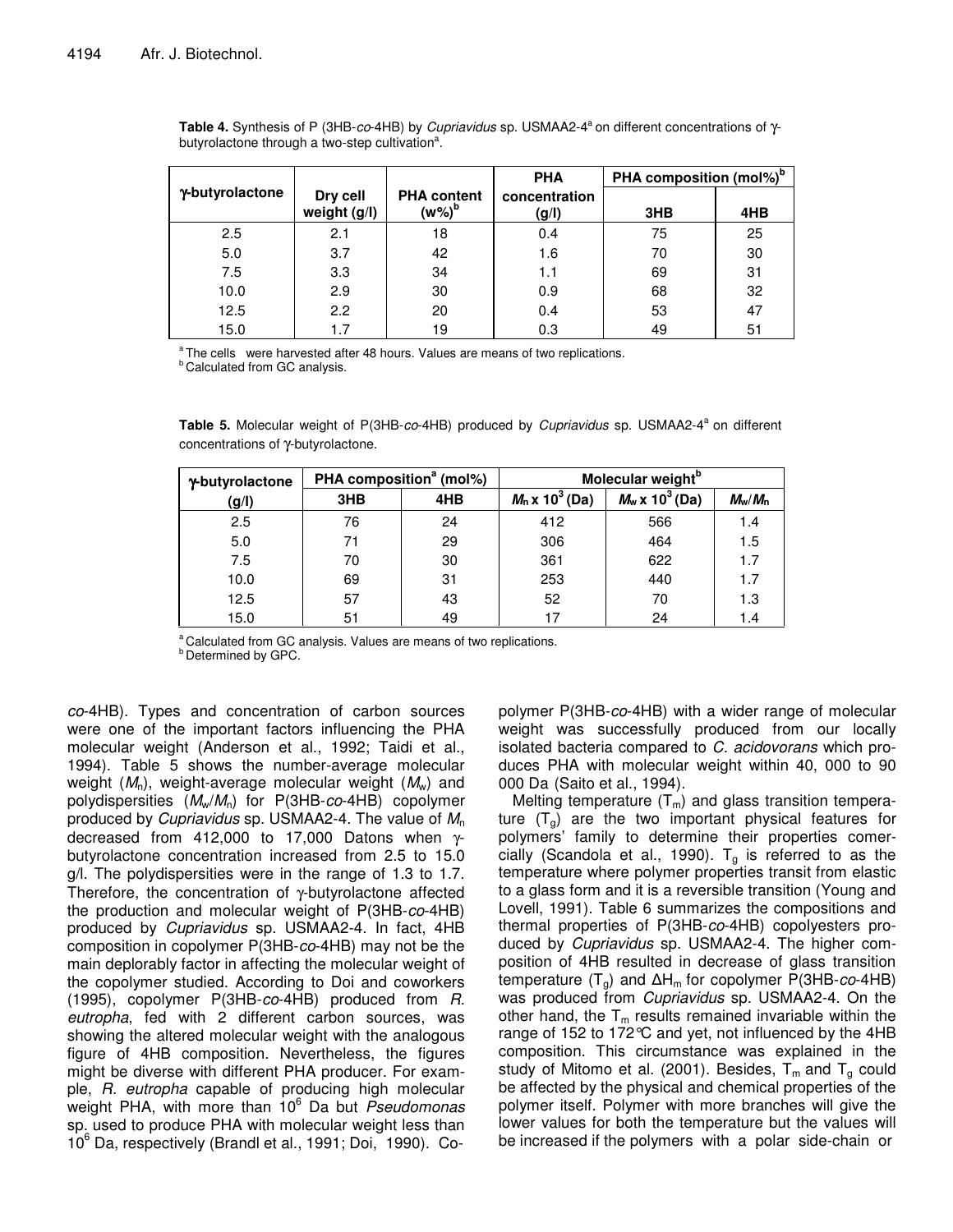| $P(3HB-co-4HB)^a$    | <b>Melting Temperature</b><br>$T_m$ (°C) <sup>b</sup> | <b>Glass Transition</b><br>Temperature $T_a$ (°C) <sup>b</sup> | $\Delta H_m$<br>$(cal/g)^c$ |
|----------------------|-------------------------------------------------------|----------------------------------------------------------------|-----------------------------|
| $P(3HB-co-0\%4HB)^c$ | 171.8                                                 | 7.7                                                            | 83.0                        |
| P(3HB-co-22%4HB)     | 152.2                                                 | $-8.6$                                                         | 41.2                        |
| P(3HB-co-30%4HB)     | 160.2                                                 | $-16.4$                                                        | 19.4                        |
| P(3HB-co-45%4HB)     | 161                                                   | $-17.0$                                                        | 16.1                        |

**Table 6.** Thermal properties of P(3HB-*co*-4HB) produced by *Cupriavidus* sp. USMAA 2-4.

Calculated from GC analysis. Values are means of two replications.

**b**:Calculated from DSC analysis.

 $\degree$  Data from Doi (1990).

more steric force are found in the polymer (Young and Lovell, 1991). According to Doi and coworkers (1992),  $T_m$  $T_q$  and  $\Delta H_m$  for homopolymer P(3HB) are 177, 4 °C and 20.8 cal/g; 54 -50 $\degree$ C and 11 cal/g for homopolymer P(4HB). It was noted that higher composition of 4HB in a homopolymer resulted in lower value of  $T_g$  and it decreased the H<sup>m</sup> unit in copolymer, such as P(3HB-*co*-4HB) when it was found in a higher composition in a copolymer. This may due to the devastation of P(3HB)'s crystal lattice by the 4HB units of polymer (Kunioka et al., 1989).

# **Conclusion**

From our study, a locally isolated novel species in *Cupriavidus* sp. USMAA2-4 bacterium was capable of producing copolymer P(3HB-*co*-4HB) from related carbon sources through a two step cultivation process. Cell concentration resulted in a higher PHA content but the 3HB and 4HB compositions remained constant. Carbon source and its concentrations were detected to be one of the factors alternating the PHA compositions. *Cupriavidus* sp. USMAA2-4 was found to be capable of synthesizing different compositions of 3HB and 4HB molar fractions when added with various carbon sources such as  $y$ -butyrolactone, 1,4-butanediol, 4-hydroxybutyric acid, 1,6-hexanediol, 1,8-octanediol, 1,10-decanediol and 1,12-dodecanediol. A wide range of 4HB compositions in P(3HB-*co*-4HB) copolymer with biodegradable and biocompatible features were potentially applied in the medical and pharmaceutical fields. This study also found that higher concentration of  $\gamma$ -butyrolactone produced copolymer with higher 4HB molar fractions but lower number-average molecular weight. In addition, the higher composition of 4HB resulted in decreased values of  $T<sub>q</sub>$ and  $\Delta H_m$  for copolymer P(3HB-*co*-4HB) produced from *Cupriavidus* sp. USMAA2-4.

# **ACKNOWLEDGEMENT**

The authors acknowledge the support of the short-term research grant provided by the University Sains Malaysia, Penang that has resulted in the fruition of this article.

#### **REFERENCES**

- Amirul AA, Tay BY, Chang CW, Azizan MNM, Majid, MIA, Sudesh K (2004). Biosynthesis and characterization of poly (3-hydroxybutyrate*co*-4-hydroxybutyrate) produced by *Ralstonia* sp. isolated from soil. Biosci. J. 15(2): 125-135.
- Amirul AA, Yahya ARM, Sudesh K, Azizan MNM, Majid MIA (2008). Biosynthesis of poly(3-hydroxybutyrate-*co*-4-hydroxybutyrate) copolymer by *Cupriavidus* sp. USMAA1020 isolated from Lake Kulim, Malaysia. Bioresour.Technol. 9: 4903-4909.
- Anderson AJ, Dawes EA (1990). Occurence, metabolism, metabolic role, and industrial uses of bacterial polyhydroxyalkanoates. Microbiol. Rev. 54(4): 450-72.
- Anderson AJ, William DR, Taidi B, Dawes EA, Ewing DF (1992). Studies on copolyester synthesis by *Rhodococcus rubber* and factors influency the molecular mass of polyhydroxybutyrate accumulated by *Methylobacterium extorquens* and *Alcaligenes eutrophus*. FEMS. Microbiol. Rev. 03: 93-102.
- Brandl H, Gross RA, Lenz RW, Lloyd R, Fuller RC (1991). The accumulation of poly(3-hydroxyalkanoates) in *Rhodobacter sphaeroides*. Arch. Microbiol. 155(4): 337-340.
- Braunegg G, Sonnleitner B, Lafferty RM (1978). A rapid gas  $chromatographic$  method for the determination of poly- $\beta$ hydroxybutyric acid in bacterial biomass. Eur. J. Appl .Microbiol. Biotechnol. 6: 29-37
- Choi MH, Yoon SC, Lenz RW (1999).Production of poly(3 hydroxybutyric acid-co-4-hydroxybutyric acid) and poly(4-hydroxybutyric acid) without subsequent degradation by *Hydrogenophaga pseudoflava.* Appl. Environ. Microbiol. 65: 1570-1577.
- Doi Y, Kanesawa Y, Tanashi N, Kumagai Y (1992). Biodegradation of Microbial polyesters in the marine environment. Polym. Degrad. Stab. 36: 173-177.
- Doi Y (1990).Microbial Polyesters. Wiley-VCH Publishers, New York.
- Doi Y, Kitamura S, Abe H (1995) Microbial synthesis and characterization of poly 3-hydroxybutyrate-*co*-3-hydroxyhexanoate). Macromolecules, 28: 822-4828.
- Doi Y, Segawa A, Kunioka M (1990). Biosynthesis and characterization of poly (3-hydroxybutyrate-*co*-4-hydroxybutyrate) in *Alcaligenes eutrophus*. Int. J. Biol. Macromol. 12: 106-111.
- Felsenstein J (1993). PHYLIP (Phylogeny Inference Package), Department of Genetics, University of Washington, Seattle.
- Huss VAR, Festl H, Schleifer KH (1983). Studies on the spectrophotometric determination of DNA hybridization from renaturation rates. Syst. Appl. Microbiol. 4: 184-192.
- Kang CK, Kusaka S, Doi Y (1995). Structure and properties of poly(3 hydroxybutyrate-*co*-4-hydroxybutyrate) produced by *Alcaligenes latus*. Biotechnol. Lett. 17: 583-588.
- Kim JS, Lee BH, Kim BS (2005). Production of Poly(3-hydroxy-butyrate*co*-4-hydroxybutyrate) by *Ralstonia eutropha*. Biochem. Eng. 23: 169- 174.
- Kunioka M, Kawaguchi Y, Doi Y (1989). Production of biodegradable copolyesters of 3-hydroxybutyrate and 4-hydroxybutyrate by *Alcaligenes eutrophus*. Appl. Microbiol. Biotechnol. 30(6): 569-573.
- Kunioka M, Nakamura Y, Doi Y (1988). New bacterial copolyesters produced in *Alcaligenes eutrophus* from organic acids. Polym.